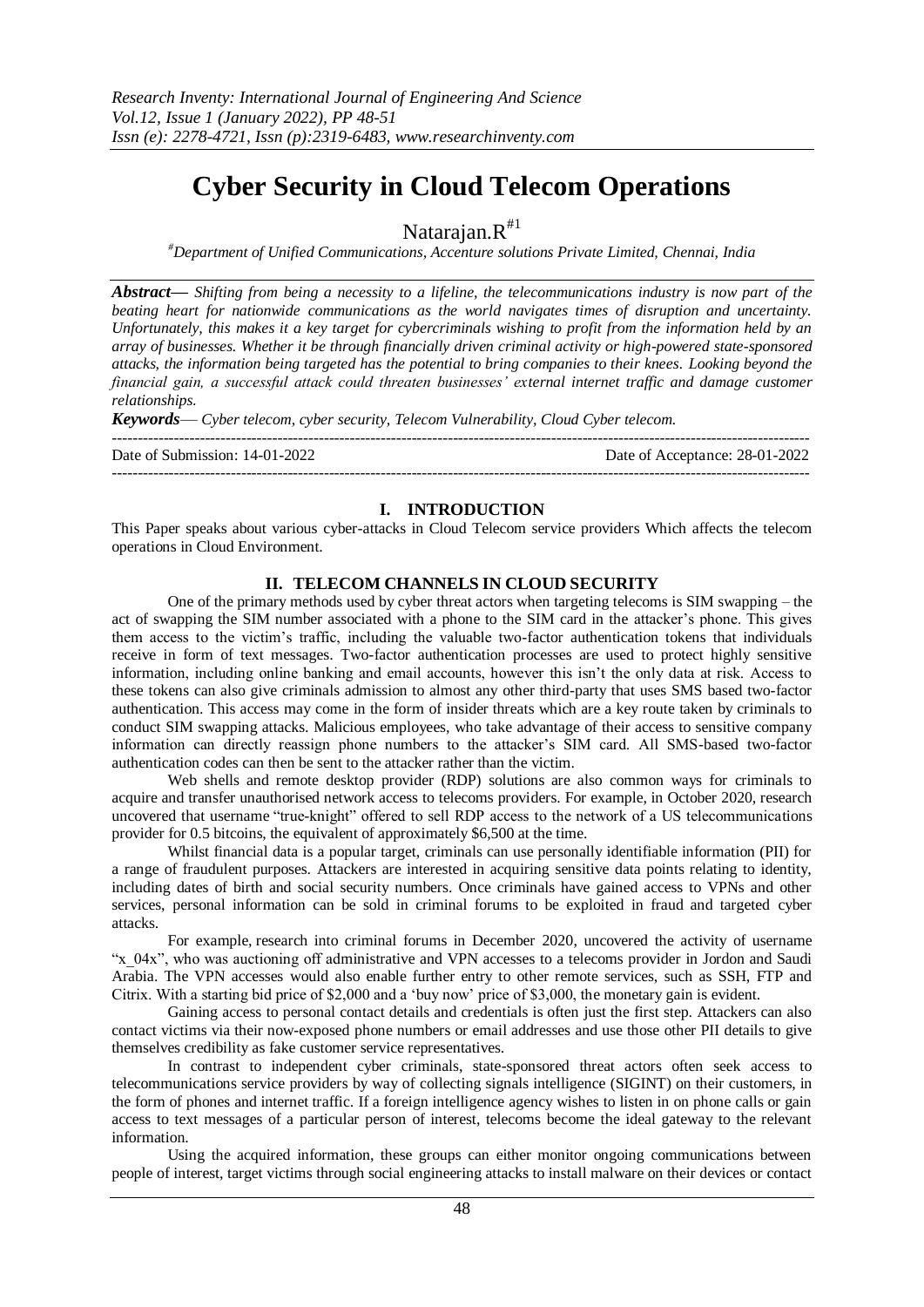targets directly for potential recruitment as human intelligence (HUMINT) sources. Government intelligence agencies can also absorb bulk PII into searchable databases for future queries for a variety of purposes, such as background checks and screenings of visa applicants and foreign travellers.

The headline hitting [SolarWinds supply chain breaches, uncovered in December 2020,](https://www.bbc.co.uk/news/technology-55442732) raised the prospect of widespread compromises within the US telecoms industry, as all the top 10 US telecommunications providers were SolarWinds customers. The National Telecommunications and Information Administration, which is part of the US Department of Commerce, was one of the federal government victims of this supply chain attack. Its compromise could imply more specific interest in the targeting of the US telecommunications industry.

#### **III. TELECOM RISK**

For individual businesses and employees, one of the best defences against SIM swapping attempts is to use a mobile authenticator app. These apps will generate the two-factor authentication token locally on a phone and thereby eliminate dependence on the service provider, which is more vulnerable to attack. Other precautions, such as end-to-end encryption, can mitigate the risks of exposure to state-sponsored SIGINT collection via compromised internet service providers.

Insider threat programmes are a crucial way of monitoring for, and stopping, malicious insiders. Companies should implement strategies to identify vulnerabilities that could jeopardise the security of sensitive information. By minimising the access given to certain stores of data, businesses can detect and prevent insider attacks.

There are also many precautions that can be taken by telecoms organisations to protect both their own sensitive information, as well as that of their customers. Alongside advanced threat detection, companies should prioritise threat intelligence coverage of state-sponsored cyber espionage since the attacks of foreign intelligence services are more challenging for security teams to detect.

On top of internal preparations, external threat intelligence can also help security teams identify and validate emerging cyber threats targeting their organisations before they evolve into attacks. This proactive threat detection enables teams to react faster to threats and take measures necessary to ensure the security of their organisation's network and digital assets.

Ongoing monitoring of underground forums is one way that telecoms can detect potential threats early, as criminals quite often mention companies by name. This would allow them to investigate and uncover insider threats before any harmful action can be taken. Telecoms providers can benefit from a comprehensive external threat intelligence solution, equipping them with the necessary tools to face the wave of rapidly evolving cyber attacks that threaten their employees, end users, partners, and overall reputation.

Telecommunications is not an industry that can afford to take cybersecurity lightly. With the responsibility of protecting not only their own data but that of their customers, organisations must show dedication towards the deployment of necessary protections as they continue to face persistent threats.

# **IV. 5G CLOUD TELECOM RISK**

Telecom Service Provider has determined that 5G implementation will [introduce vulnerabilities](https://www.cisa.gov/publication/overview-risks-introduced-5g-adoption-united-states) in the following critical areas:

 **Supply Chain**: The 5G supply chain is susceptible to the malicious or unintentional introduction of risks like malicious software and hardware, counterfeit components, and poor designs, manufacturing processes, and maintenance procedures.

 **Deployment**: 5G will use more information and communication technology (ICT) components than previous generations of wireless networks. Improperly deployed, configured, or managed 5G equipment and networks may be vulnerable to disruption and manipulation.

 **Network Security**: 5G builds upon previous generations of wireless networks and is currently being integrated with 4G LTE networks that contain some legacy vulnerabilities, such as Distributed Denial of Service attacks and SS7/Diameter challenges. These vulnerabilities may affect 5G equipment and networks even with additional security enhancements.

 **Competition and Choice**: Despite the development of standards that encourage interoperability, some companies are building proprietary interfaces into their technologies, which limits customers' choices to use other equipment. Lack of interoperability with other technologies and services limits the ability of trusted ICT companies to compete in the 5G market.

To address these critical challenges, CISA and S&T are advocating that government and industry work collaboratively to maximize 5G's benefits and promote its security and resilience.

 **Encouraging continued trusted development of 5G technologies, services and products** — National investment in research and development (R&D), economic incentives for manufacturing, and buying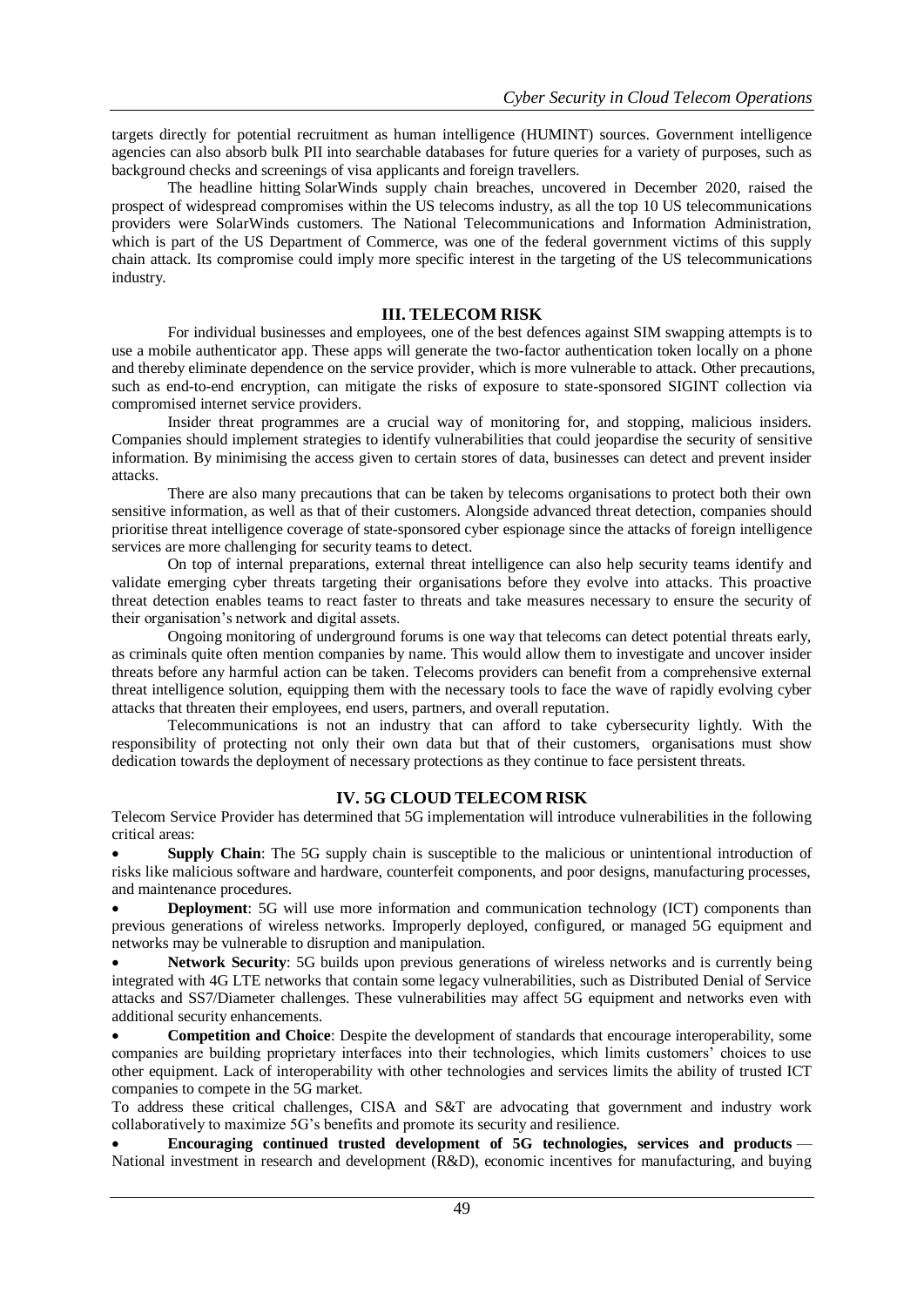trusted components (or using economic deterrents for purchasing and installing untrusted components), will increase trusted production and lower the risks of malicious untrusted technologies.

 **Encouraging continued trusted development of the next generations of communications technologies**—5G technologies and standards will build upon themselves over time and security enhancements will continue. This development will occur in individual companies and in standards-making bodies as markets for new services take shape. However, the United States can encourage and invest in such development, potentially decreasing the influence of adversarial nations and decreasing U.S. reliance on untrusted technologies.

 **Promoting international standards and processes that are open, transparent, and consensusdriven and do not place trusted ICT companies at a disadvantage**—Global standards bodies, including the International Telecommunication Union and the 3rd Generation Partnership Project, should promote currentlyadopted 5G-related standards and collaborate on their development.

 **Limiting the use of 5G equipment with known or suspected vulnerabilities**—The federal government is limiting the adoption of 5G equipment that may contain vulnerabilities through Section 889 of the 2019 National Defense Authorization Act, The Federal Acquisition Supply Chain Security Act, and Executive Order 13873 "Securing the Information and Communications Technology and Services Supply Chain."

 **Engaging with the private sector on risk identification and mitigation efforts**—The private sector can help mitigate 5G vulnerabilities and provide insight on where government support or intervention is needed, such as the development of best practices, convening industry and government partners, and prohibiting untrusted equipment will help secure 5G technologies and networks.

 **Ensuring robust security capabilities for 5G applications and services**—The federal government and industry partners will take a prevention-focused approach developing security capabilities that protect not only the 5G infrastructure, but also the applications and services that utilize it. Secure 5G applications and services will likely mitigate the risk of malware being transported across protected devices and defend against unauthorized command and control from exploited connected devices. Secure infrastructure will also guard against these threats and mitigate lateral threat movement within the 5G network.

Telecom Service Providers will soon be launching "Secure and Resilient Mobile Network Infrastructure" (SRMNI) R&D projects to support Subscribers number-one priority: [securing the wireless](https://www.cisa.gov/publication/strategic-intent)  [communications supply chain](https://www.cisa.gov/publication/strategic-intent) .

"The benefits and new capabilities that will be realized through the adoption of 5G will provide tremendous value to the nation, its people and its economy. Telecom Service Providers are engaging with its private-sector R&D partners to develop solutions that will make 5G adoption secure, ensuring that its promised benefits will be realized at all levels of government and by all private entities."

Telecom Cloud Security project, which has an overarching goal to ensure secure and resilient critical mobile communications networks, will create innovative approaches and technologies to protect legacy, current and 5G mobile network communications, services and equipment against risks identified in the Current Scenario.

Telecom Service Provider 5G network security focus will develop innovative approaches that will leverage 5G to define methods and approaches to achieve:

- Flexible 5G security architecture tailored for a government environment
- Government-controlled security policy
- End-to-end security for the mobile device to the core
- Approaches to implement interoperable secure unclassified voice across Federal Government departments and agencies

## **V. CONCLUSIONS**

This paper concludes the cyber security solutions provided by Service providers to the subscribers and also this paper speaks about 5G Cloud Telecom operations and its cyber attacks to the subscribers. Cyber security in Telecom operations is required to keep the vulnerabilities under control in Cloud Telecom.

# **ACKNOWLEDGMENT**

Special Acknowledgement to Cloud Telecom service providers such as AWS,Google,Vmware,Rehat